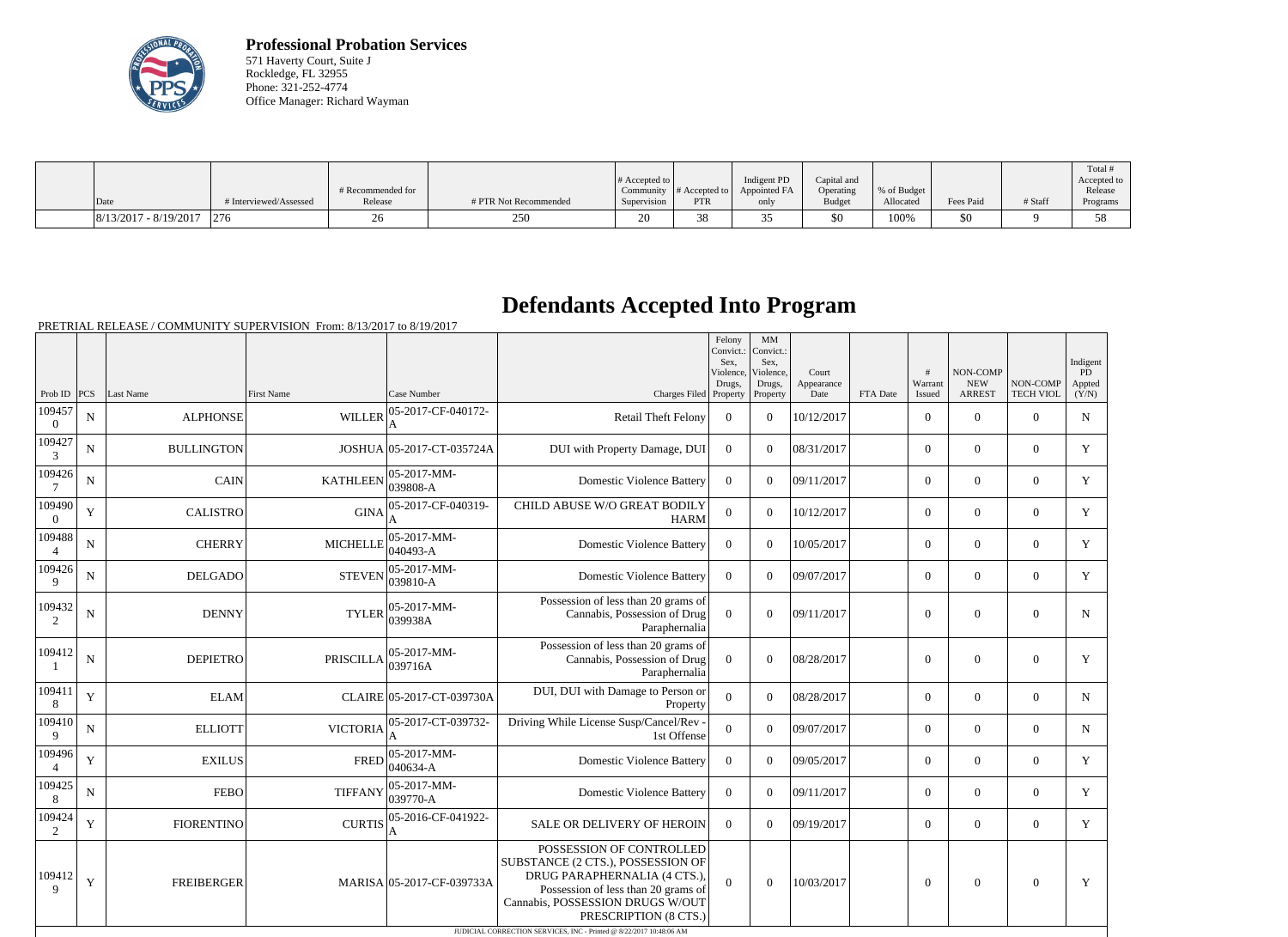## **Defendants Accepted Into Program**

|                          |             |                  |                                                                                                                                                                                                                                                                                                                                                                                                                    |                                                   |                                                                                                                | Felony<br>Convict.:<br>Sex. | MM<br>Convict.:<br>Sex,         |                             |          |                        |                                         |                              | Indigent                |
|--------------------------|-------------|------------------|--------------------------------------------------------------------------------------------------------------------------------------------------------------------------------------------------------------------------------------------------------------------------------------------------------------------------------------------------------------------------------------------------------------------|---------------------------------------------------|----------------------------------------------------------------------------------------------------------------|-----------------------------|---------------------------------|-----------------------------|----------|------------------------|-----------------------------------------|------------------------------|-------------------------|
| Prob ID                  | <b>PCS</b>  | Last Name        | First Name                                                                                                                                                                                                                                                                                                                                                                                                         | Case Number                                       | Charges Filed Property                                                                                         | Violence,<br>Drugs,         | Violence.<br>Drugs,<br>Property | Court<br>Appearance<br>Date | FTA Date | #<br>Warrant<br>Issued | NON-COMP<br><b>NEW</b><br><b>ARREST</b> | NON-COMP<br><b>TECH VIOL</b> | PD -<br>Appted<br>(Y/N) |
| 109456<br>7              | ${\bf N}$   | <b>GEORGES</b>   | <b>SAMUEI</b>                                                                                                                                                                                                                                                                                                                                                                                                      | 05-2017-CF-040161-                                | UTTER WORTHLESS CHECK<br>PAYMENT ON ACCOUNT 150 OR UP                                                          | $\theta$                    | $\overline{0}$                  | 10/12/2017                  |          | $\boldsymbol{0}$       | $\overline{0}$                          | $\overline{0}$               | Y                       |
| 109490<br>3              | $\mathbf N$ | <b>GREEN</b>     | <b>LADARREN</b>                                                                                                                                                                                                                                                                                                                                                                                                    | $ 05-2017-MM-$<br>040502A                         | Reckless Driving, Resisting Officer without<br>Violence, Driving While License<br>Susp/Cancel/Rev -1st Offense | $\Omega$                    | $\theta$                        | 10/05/2017                  |          | $\boldsymbol{0}$       | $\overline{0}$                          | $\overline{0}$               | Y                       |
| 109431<br>$\overline{2}$ | ${\bf N}$   | <b>HAAS</b>      | <b>JOVITA</b>                                                                                                                                                                                                                                                                                                                                                                                                      | 05-2017-CT-040096-                                | <b>DUI</b>                                                                                                     | $\overline{0}$              | $\overline{0}$                  | 09/11/2017                  |          | $\boldsymbol{0}$       | $\overline{0}$                          | $\overline{0}$               | N                       |
| 109475<br>9              | ${\bf N}$   | <b>HANSEN</b>    | <b>JOHN</b>                                                                                                                                                                                                                                                                                                                                                                                                        | 05-2017-MM-<br>040366-A                           | <b>Domestic Violence Battery</b>                                                                               | $\Omega$                    | $\overline{0}$                  | 09/05/2017                  |          | $\overline{0}$         | $\boldsymbol{0}$                        | $\overline{0}$               | $N_{\rm}$               |
| 109412<br>2              | ${\bf N}$   | <b>HEATON</b>    | <b>MELISSA</b>                                                                                                                                                                                                                                                                                                                                                                                                     | 05-2017-CT-039743-                                | DUI with BAL .15 or above (1st<br>Conviction)                                                                  | $\theta$                    | $\boldsymbol{0}$                | 08/28/2017                  |          | $\boldsymbol{0}$       | $\overline{0}$                          | $\overline{0}$               | Y                       |
| 109412                   | $\mathbf N$ | <b>JOHNSON</b>   |                                                                                                                                                                                                                                                                                                                                                                                                                    | 05-2017-MM-<br>IDREKA $\big _{039749-A}^{\infty}$ | <b>Battery Dating Violence</b>                                                                                 | $\Omega$                    | $\boldsymbol{0}$                | 10/05/2017                  |          | $\overline{0}$         | $\overline{0}$                          | $\overline{0}$               | Y                       |
| 109412<br>6              | Y           | <b>JONES</b>     |                                                                                                                                                                                                                                                                                                                                                                                                                    | DANIEL 05-2017-CF-039735A                         | DRIVING W LIC SUSP REV CANC W<br>KNOWLEDGE 3RD CONVIC, Giving<br>False Name to Law Enforcement Officer         | $\Omega$                    | $\boldsymbol{0}$                | 10/10/2017                  |          | $\boldsymbol{0}$       | $\overline{0}$                          | $\overline{0}$               | Y                       |
| 109413<br>3              | $\mathbf Y$ | <b>JONES</b>     | <b>DANIEL</b>                                                                                                                                                                                                                                                                                                                                                                                                      | 05-2017-MM-<br>039736-A                           | Petit Theft                                                                                                    | $\overline{0}$              | $\boldsymbol{0}$                | 10/05/2017                  |          | $\overline{0}$         | $\overline{0}$                          | $\overline{0}$               | Y                       |
| 109489                   | $\mathbf Y$ | <b>JONES</b>     |                                                                                                                                                                                                                                                                                                                                                                                                                    | NICHOLAS 05-2017-CF-034119A                       | 2 counts of Aggravated Assault Of Leo                                                                          | $\overline{0}$              | $\theta$                        | 09/25/2017                  |          | $\overline{0}$         | $\overline{0}$                          | $\overline{0}$               | Y                       |
| 109416<br>$\Omega$       | $\mathbf N$ | <b>KELLY</b>     | <b>JORDAN</b>                                                                                                                                                                                                                                                                                                                                                                                                      | 05-2017-MM-<br>039775A                            | Possession of less than 20 grams of<br>Cannabis, Possession of Drug<br>Paraphernalia                           | $\Omega$                    | $\boldsymbol{0}$                | 09/15/2017                  |          | $\boldsymbol{0}$       | $\boldsymbol{0}$                        | $\boldsymbol{0}$             | N                       |
| 109496                   | $\mathbf N$ | <b>KELLY</b>     | <b>KELLIE</b>                                                                                                                                                                                                                                                                                                                                                                                                      | 05-2017-CT-040740-<br>A                           | Driving While License Susp/Cancel/Rev -<br>1st Offense                                                         | $\theta$                    | $\boldsymbol{0}$                | 09/13/2017                  |          | $\overline{0}$         | $\overline{0}$                          | $\overline{0}$               | N                       |
| 109494<br>5              | ${\bf N}$   | <b>KNOWLES</b>   | <b>LYNN</b>                                                                                                                                                                                                                                                                                                                                                                                                        | 05-2017-CT-040653-                                | DUI                                                                                                            | $\overline{0}$              | $\overline{0}$                  | 09/13/2017                  |          | $\overline{0}$         | $\boldsymbol{0}$                        | $\overline{0}$               | $N_{\rm}$               |
| 109495<br>8              | ${\bf N}$   | <b>LACEY</b>     | <b>BRITTANY</b>                                                                                                                                                                                                                                                                                                                                                                                                    | 05-2017-CT-040739-                                | <b>DUI</b>                                                                                                     | $\overline{0}$              | $\overline{0}$                  | 09/07/2017                  |          | $\boldsymbol{0}$       | $\overline{0}$                          | $\overline{0}$               | N                       |
| 109412<br>3              | $\mathbf Y$ | <b>LEWIS</b>     |                                                                                                                                                                                                                                                                                                                                                                                                                    | $BRITTANY$ $\Big  05 - 2017 - MM -$<br>039719-A   | <b>Domestic Violence Battery</b>                                                                               | $\overline{0}$              | $\boldsymbol{0}$                | 09/08/2017                  |          | $\boldsymbol{0}$       | $\boldsymbol{0}$                        | $\boldsymbol{0}$             | Y                       |
| 109487<br>2              | ${\bf N}$   | <b>LOPEZ</b>     | <b>ELMO</b>                                                                                                                                                                                                                                                                                                                                                                                                        | $ 05-2017-MM-$<br>040665A                         | Possession of less than 20 grams of<br>Cannabis, Possession of Drug<br>Paraphernalia                           | $\Omega$                    | $\boldsymbol{0}$                | 09/11/2017                  |          | $\boldsymbol{0}$       | $\boldsymbol{0}$                        | $\boldsymbol{0}$             | N                       |
| 109412<br>8              | Y           | <b>LOWELL</b>    |                                                                                                                                                                                                                                                                                                                                                                                                                    | ROXANNE 05-2017-CT-039746A                        | DUI (2nd Offense), DUI with Property<br>Damage                                                                 | $\theta$                    | $\boldsymbol{0}$                | 09/11/2017                  |          | $\overline{0}$         | $\overline{0}$                          | $\overline{0}$               | Y                       |
| 109490                   | ${\bf N}$   | <b>MANSFIELD</b> | $\text{BARBARA} \big  \begin{array}{@{}c@{\hspace{1em}}c@{\hspace{1em}}c@{\hspace{1em}}c@{\hspace{1em}}c@{\hspace{1em}}c@{\hspace{1em}}c@{\hspace{1em}}c@{\hspace{1em}}c@{\hspace{1em}}c@{\hspace{1em}}c@{\hspace{1em}}c@{\hspace{1em}}c@{\hspace{1em}}c@{\hspace{1em}}c@{\hspace{1em}}c@{\hspace{1em}}c@{\hspace{1em}}c@{\hspace{1em}}c@{\hspace{1em}}c@{\hspace{1em}}c@{\hspace{1em}}c@{\hspace{1em}}c@{\hspace$ | $05-2016-MM$ -                                    | ON-SITE VOP REF: PETIT THEFT<br><b>W/ONE PREVIOUS CONVIC</b>                                                   | $\overline{0}$              | $\boldsymbol{0}$                | 09/06/2017                  |          | $\overline{0}$         | $\boldsymbol{0}$                        | $\overline{0}$               | Y                       |
| 109490<br>9              | ${\bf N}$   | <b>MANSFIELD</b> | <b>BARBARA</b>                                                                                                                                                                                                                                                                                                                                                                                                     | 05-2017-CF-040492-                                | <b>Grand Theft</b>                                                                                             | $\overline{0}$              | $\overline{0}$                  | 10/12/2017                  |          | $\overline{0}$         | $\boldsymbol{0}$                        | $\overline{0}$               | Y                       |
| 109471<br>5              | ${\bf N}$   | <b>MARTIN</b>    | <b>CANDICE</b>                                                                                                                                                                                                                                                                                                                                                                                                     | 05-2017-MM-<br>040370-A                           | Possession of Drug Paraphernalia                                                                               | $\overline{0}$              | $\overline{0}$                  | 09/05/2017                  |          | $\overline{0}$         | $\overline{0}$                          | $\overline{0}$               | Y                       |
| 109496                   | $\mathbf Y$ | <b>MARTINEZ</b>  |                                                                                                                                                                                                                                                                                                                                                                                                                    | ROSANNA 05-2017-CF-040657A                        | Poss Drug w/o Valid RX, Possession of<br>Drug Paraphernalia                                                    | $\Omega$                    | $\boldsymbol{0}$                | 10/12/2017                  |          | $\overline{0}$         | $\boldsymbol{0}$                        | $\overline{0}$               | Y                       |
| 109412<br>5              | Y           | <b>MARTINI</b>   |                                                                                                                                                                                                                                                                                                                                                                                                                    | MARY 05-2017-CT-039744A                           | DUI (2nd Offense), DUI with Property<br>Damage                                                                 | $\overline{0}$              | $\boldsymbol{0}$                | 09/11/2017                  |          | $\boldsymbol{0}$       | $\overline{0}$                          | $\overline{0}$               | Y                       |
|                          |             |                  |                                                                                                                                                                                                                                                                                                                                                                                                                    |                                                   | JUDICIAL CORRECTION SERVICES, INC - Printed @ 8/22/2017 10:48:06 AM                                            |                             |                                 |                             |          |                        |                                         |                              |                         |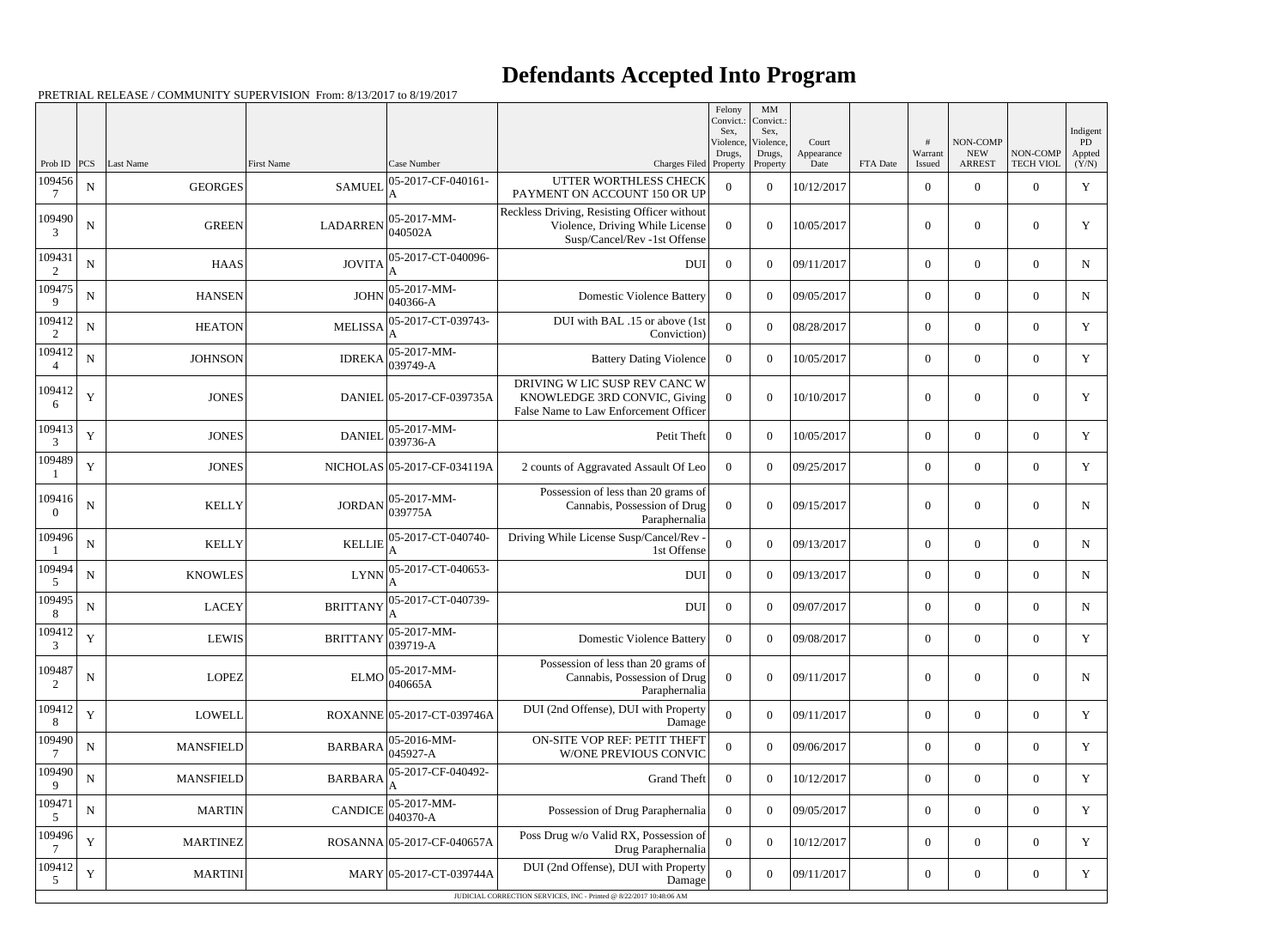## **Defendants Accepted Into Program**

|                          |             |                  |                   |                                                           |                                                                             | Felony<br>Convict.:<br>Sex. | MM<br>Convict.:<br>Sex,         |                             |          |                        |                                         |                              | Indigent                     |
|--------------------------|-------------|------------------|-------------------|-----------------------------------------------------------|-----------------------------------------------------------------------------|-----------------------------|---------------------------------|-----------------------------|----------|------------------------|-----------------------------------------|------------------------------|------------------------------|
| Prob ID                  | PCS         | Last Name        | <b>First Name</b> | Case Number                                               | Charges Filed Property                                                      | Violence,<br>Drugs,         | Violence,<br>Drugs,<br>Property | Court<br>Appearance<br>Date | FTA Date | #<br>Warrant<br>Issued | NON-COMP<br><b>NEW</b><br><b>ARREST</b> | NON-COMP<br><b>TECH VIOL</b> | <b>PD</b><br>Appted<br>(Y/N) |
| 109491<br>$\Omega$       | $\mathbf Y$ | <b>MATLOCK</b>   | <b>TAD</b>        | 05-2017-MM-<br>040511-A                                   | <b>Domestic Violence Battery</b>                                            | $\overline{0}$              | $\overline{0}$                  | 10/03/2017                  |          | $\overline{0}$         | $\theta$                                | $\overline{0}$               | Y                            |
| 109463<br>6              | ${\bf N}$   | <b>MAYBERRY</b>  | <b>THOMAS</b>     | 05-2017-CT-040371-                                        | <b>DUI</b>                                                                  | $\overline{0}$              | $\theta$                        | 09/11/2017                  |          | $\overline{0}$         | $\overline{0}$                          | $\overline{0}$               | $\mathbf N$                  |
| 109496<br>6              | $\mathbf Y$ | <b>MURRAY</b>    |                   | JAMES 05-2017-CF-040660A                                  | Poss Of Cocaine Less Than 28 Grams<br>Possession of Drug Paraphernalia      | $\theta$                    | $\theta$                        | 10/12/2017                  |          | $\theta$               | $\theta$                                | $\overline{0}$               | Y                            |
| 109463                   | ${\bf N}$   | NAVA             | <b>TERESA</b>     | 05-2017-CT-040399-                                        | <b>DUI</b>                                                                  | $\overline{0}$              | $\theta$                        | 09/12/2017                  |          | $\theta$               | $\overline{0}$                          | $\overline{0}$               | N                            |
| 109446                   | ${\bf N}$   | <b>PRICE</b>     | <b>LLOYD</b>      | 05-2017-CT-040212-                                        | <b>DUI</b>                                                                  | $\overline{0}$              | $\Omega$                        | 09/11/2017                  |          | $\theta$               | $\theta$                                | $\overline{0}$               | N                            |
| 109472                   | ${\bf N}$   | <b>REMINGTON</b> | <b>KYLE</b>       | 05-2017-MM-                                               | <b>Domestic Violence Battery</b>                                            | $\Omega$                    | $\theta$                        | 09/05/2017                  |          | $\overline{0}$         | $\overline{0}$                          | $\overline{0}$               | Y                            |
| 9<br>109488              | ${\bf N}$   | <b>SHEARMAN</b>  | <b>STACI</b>      | 040362-A<br>05-2017-MM-                                   | <b>Domestic Violence Battery</b>                                            | $\overline{0}$              | $\boldsymbol{0}$                | 10/05/2017                  |          | $\theta$               | $\overline{0}$                          | $\overline{0}$               | Y                            |
| $\overline{2}$<br>109480 | ${\bf N}$   | <b>SHINAULT</b>  | <b>ALBERT</b>     | 040513-A<br>05-2017-MM-                                   | DUI, Possession of less than 20 grams of                                    | $\mathbf{0}$                | $\overline{0}$                  | 09/11/2017                  |          | $\overline{0}$         | $\overline{0}$                          | $\overline{0}$               | N                            |
| 3<br>109414              | ${\bf N}$   | <b>SMITH</b>     | <b>LATRELLIA</b>  | 040508A<br>05-2017-MM-                                    | Cannabis<br>Possession of less than 20 grams of                             | $\theta$                    | $\theta$                        | 09/15/2017                  |          | $\theta$               | $\theta$                                | $\overline{0}$               | N                            |
| 9<br>109496              | $\mathbf Y$ | <b>STANSBURY</b> |                   | 039776A<br>DAMON 05-2017-CF-040646A                       | Cannabis, DUI                                                               | $\Omega$                    | $\theta$                        | 10/12/2017                  |          | $\overline{0}$         | $\overline{0}$                          | $\overline{0}$               | Y                            |
| 8<br>109444              |             |                  |                   | 05-2017-MM-                                               | Uttering A Forged Instrument, Petit Theft<br>2 counts of Possession of Drug |                             |                                 |                             |          |                        |                                         |                              |                              |
| 109413                   | ${\bf N}$   | <b>STERGER</b>   | <b>THOMAS</b>     | 039929A<br>05-2017-CF-039721-                             | Paraphernalia                                                               | $\overline{0}$              | $\boldsymbol{0}$                | 09/11/2017                  |          | $\overline{0}$         | $\overline{0}$                          | $\overline{0}$               | N                            |
| $\Omega$                 | $\mathbf Y$ | <b>THISTLE</b>   | <b>JAMES</b>      |                                                           | Domestic Battery By Strangulation                                           | $\Omega$                    | $\theta$                        | 10/03/2017                  |          | $\overline{0}$         | $\overline{0}$                          | $\overline{0}$               | Y                            |
| 109415<br>$\overline{4}$ | ${\bf N}$   | <b>TILLMAN</b>   | <b>SONORA</b>     | 05-2017-CT-039768-                                        | <b>DUI</b>                                                                  | $\overline{0}$              | $\theta$                        | 09/11/2017                  |          | $\theta$               | $\theta$                                | $\overline{0}$               | N                            |
| 109474                   | ${\bf N}$   | <b>TURMAN</b>    | <b>EDWARD</b>     | 05-2017-MM-<br>040364-A                                   | <b>Domestic Violence Battery</b>                                            | $\Omega$                    | $\Omega$                        | 09/07/2017                  |          | $\overline{0}$         | $\overline{0}$                          | $\overline{0}$               | N                            |
| 109411                   | ${\bf N}$   | VAN ZILE         |                   | $\text{STERLING}\Big ^\text{05-2017-CT-039750-}_\text{A}$ | <b>DUI</b>                                                                  | $\overline{0}$              | $\boldsymbol{0}$                | 09/11/2017                  |          | $\boldsymbol{0}$       | $\mathbf{0}$                            | $\overline{0}$               | ${\bf N}$                    |
| 109458<br>8              | ${\bf N}$   | WEBB             | <b>MELISSA</b>    | 05-2017-MM-<br>040170-A                                   | Resisting Officer without Violence                                          | $\overline{0}$              | $\boldsymbol{0}$                | 09/11/2017                  |          | $\overline{0}$         | $\boldsymbol{0}$                        | $\boldsymbol{0}$             | N                            |
| 109489<br>4              | ${\bf N}$   | WEBB             | <b>SHAWN</b>      | 05-2017-MM-<br>040504-A                                   | <b>Domestic Violence Battery</b>                                            | $\overline{0}$              | $\boldsymbol{0}$                | 10/03/2017                  |          | $\overline{0}$         | $\overline{0}$                          | $\overline{0}$               | $\mathbf N$                  |
| 109411<br>9              | $\mathbf Y$ | <b>WEIGLE</b>    | <b>BRIANA</b>     | 05-2017-MM-<br>039722A                                    | Domestic Violence Battery, Criminal<br>Mischief with Damage, Petit Theft    | $\boldsymbol{0}$            | $\overline{0}$                  | 08/28/2017                  |          | $\overline{0}$         | $\boldsymbol{0}$                        | $\boldsymbol{0}$             | Y                            |
| 109496<br>9              | $\mathbf Y$ | <b>WELCH</b>     | <b>JAMES</b>      | 05-2017-CF-040652-                                        | Aggravated Battery With A Deadly<br>Weapon                                  | $\overline{0}$              | $\boldsymbol{0}$                | 10/12/2017                  |          | $\overline{0}$         | $\overline{0}$                          | $\overline{0}$               | Y                            |
| 109445<br>$\left($       | $\mathbf Y$ | <b>WENSIL</b>    | <b>JUSTIN</b>     | 05-2017-CF-031223-                                        | VIOL COMM SUP REF: POSS C/S, POSS<br><b>PARA</b>                            | $\mathbf{0}$                | $\boldsymbol{0}$                | 10/31/2017                  |          | $\overline{0}$         | $\overline{0}$                          | $\overline{0}$               | Y                            |
| 109445<br>5              | $\mathbf Y$ | <b>WENSIL</b>    | <b>JUSTIN</b>     | 05-2017-MM-<br>038685-A                                   | Possession of Drug Paraphernalia                                            | $\overline{0}$              | $\boldsymbol{0}$                | 08/28/2017                  |          | $\overline{0}$         | $\overline{0}$                          | $\overline{0}$               | Y                            |
| 109412<br>$\left($       | ${\bf N}$   | WILLMAN          | <b>SARAH</b>      | 05-2017-CT-039739-                                        | <b>DUI</b>                                                                  | $\overline{0}$              | $\overline{0}$                  | 09/11/2017                  |          | $\overline{0}$         | $\overline{0}$                          | $\overline{0}$               | Y                            |
| 109458<br>7              | $\mathbf N$ | WILSON-ANDREWS   |                   | TONI 05-2017-CF-040167A                                   | Domestic Violence Battery, Neglect of a<br>Child                            | $\theta$                    | $\boldsymbol{0}$                | 10/12/2017                  |          | $\overline{0}$         | $\overline{0}$                          | $\overline{0}$               | $\mathbf N$                  |
|                          |             |                  |                   |                                                           | JUDICIAL CORRECTION SERVICES, INC - Printed @ 8/22/2017 10:48:06 AM         |                             |                                 |                             |          |                        |                                         |                              |                              |